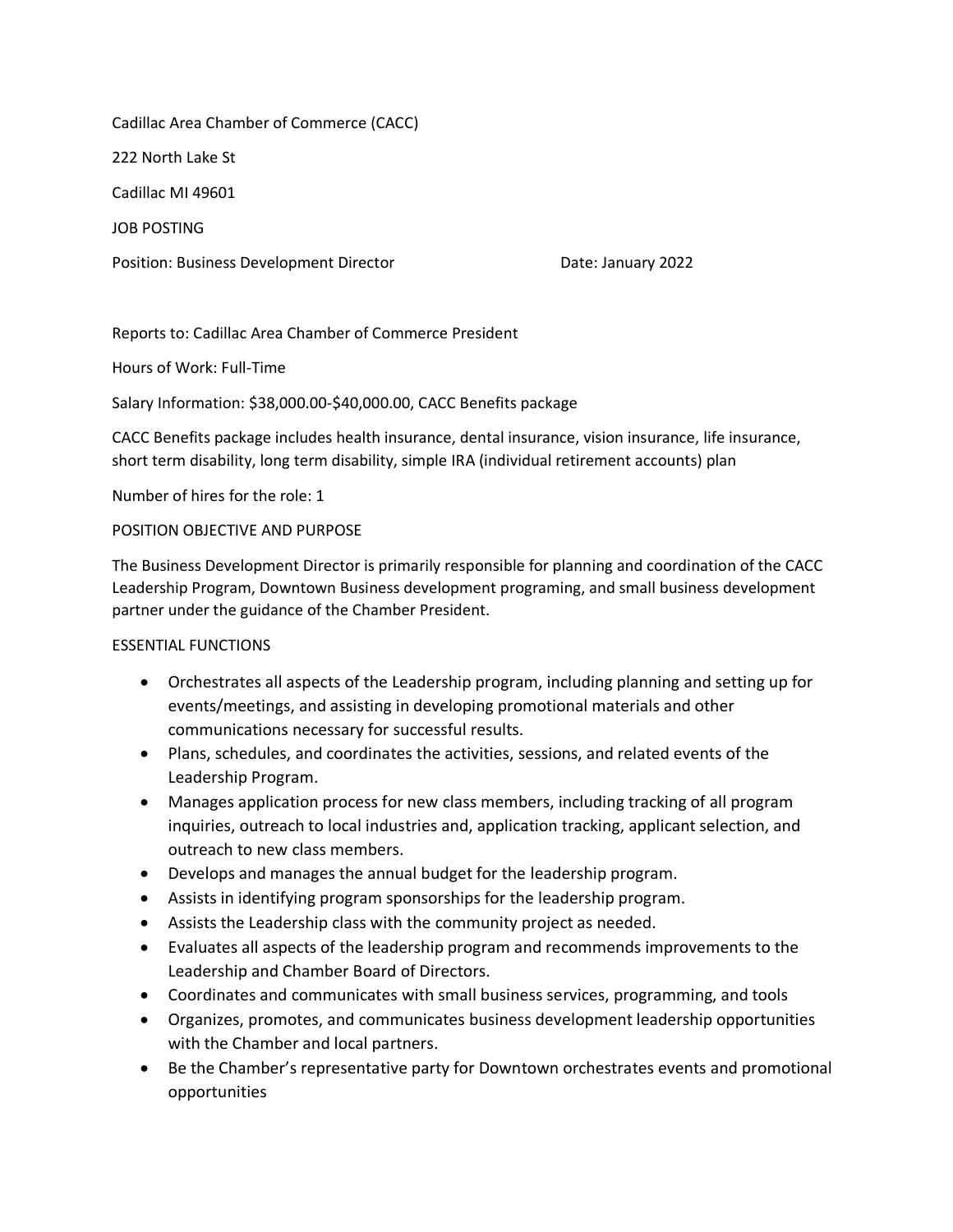- Provides information and/or content for Chamber publications
- Provides regular communication and updates to the Leadership Committee and Chamber Board of Directors
- Assists with Chamber programs and events
- Serves as ambassador for the Chamber and Leadership Program.
- Other duties as assigned

## MINIMUM QUALIFICATIONS

- experience in program and business service management, and business development experience preferred
- *Preferred bachelor's degree in communications, business resource management, etc.*
- Strong project management skills
- Able to manage relationships with multiple internal and external constituencies
- Capable of handling multiple tasks with competing priorities
- Able to exercise strong attention to detail
- An effective communicator in speaking and writing
- Access to reliable transportation

# WORKING CONDITIONS AND ENVIRONMENT

This job requires the following physical activities: bending, stooping, kneeling, twisting, reaching, sitting, standing, walking, lifting, finger dexterity, grasping, repetitive motions, talking, hearing and visual activity. Must be able to lift, push, pull, and move a minimum of 25 pounds. This job description is not intended, and should not be construed, to be an all-inclusive list of all responsibilities, skills, efforts or working conditions associated with this job. While this job description is intended to be an accurate reflection of the job requirements, management reserved the right to modify, add or remove duties from jobs and to assign other duties, as necessary.

### ABOUT THE CADILLAC AREA CHAMBER OF COMMERCE

The Cadillac Area Chamber of Commerce (CACC) represents 350 members for profit and nonprofit business members in the Greater Cadillac area. The CACC is a 501c6 who advocates and drives business opportunities through business alliances, memberships and provides a persuasive regional voice benefiting our communities. The CACC is a strategic partner with the Alliance for Economic Success and engaged member of the Northern Michigan Chamber Alliance, Michigan Chamber of Commerce and US Chamber of Commerce on advocacy for businesses. Additional local partnerships include the SBDC, SCORE, Cadillac Area Community Foundation, Cadillac Area Visitors Bureau, and the City of Cadillac.

The CACC believes that full potential is realized when diversity, equity and inclusion are the standards upon which we strengthen and impact our businesses and communities. The CACC through its leadership, actions, educational programming, and community collaboration – is committed to cultivating inclusive economic opportunity for all who call our region home.

The Cadillac Ara Chamber of Commerce is an Equal Opportunity Employer and offers a competitive compensation and benefits package.